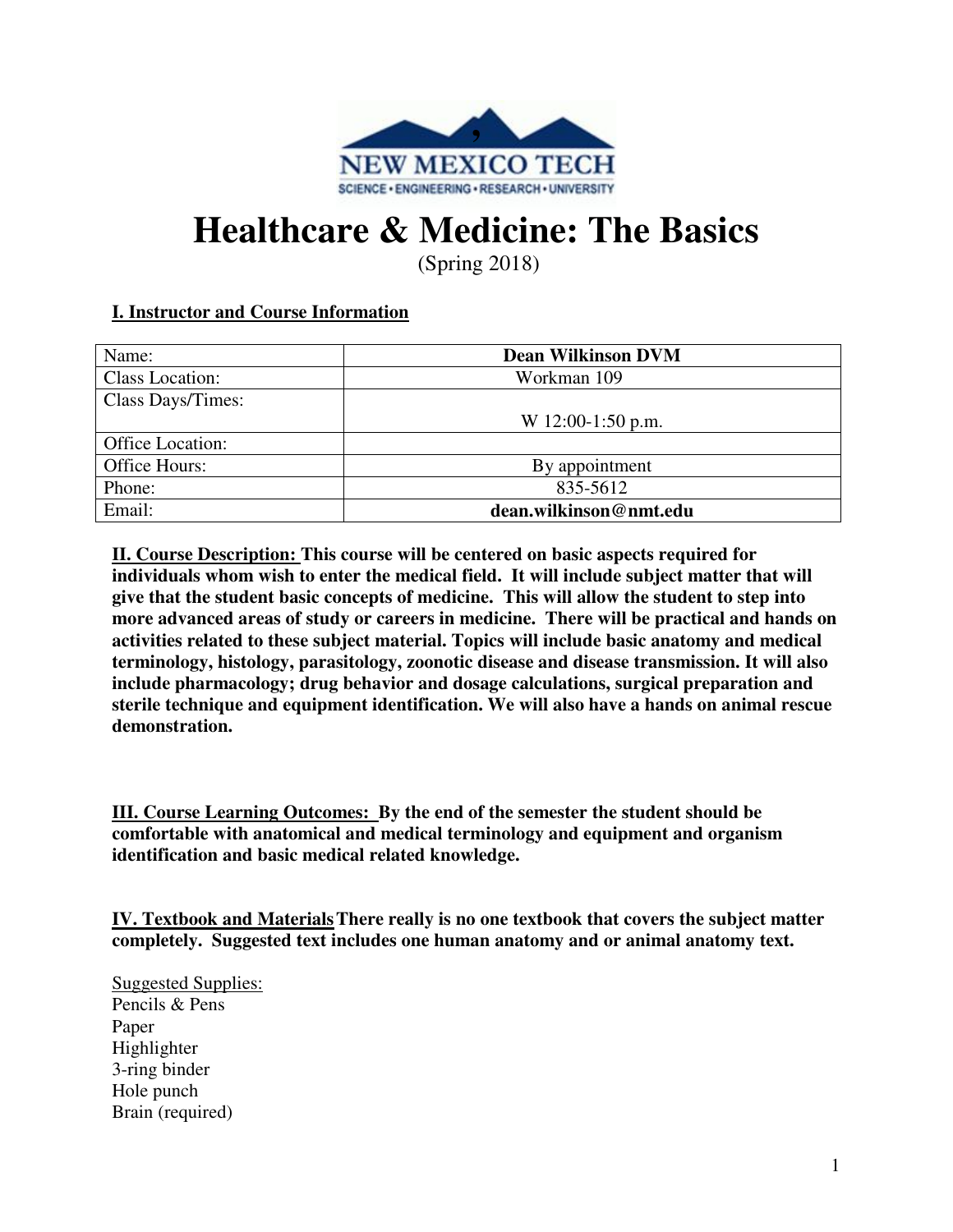#### **V. Grading**

I'll be using the following grading scale: See point sheet

Course grades will be figured as follows: See points sheet

**Exams:** Exams may be composed of one or more of the following: multiple choice, true/false, matching, short essay and labeling questions.

**Homework, quizzes, etc.:** *Homework* is based on the readings in the textbook, lectures and handouts, and may be composed of one or more of the following: multiple choice, true/false, matching, short essay and labeling questions. *Quizzes* are based on lecture and lab material. They will be given at the beginning of class so be on time because there will be no make-up quizzes allowed.

**Final Exam:** The Final Exam will be cumulative. The Final Exam may be composed of one or more of the following: multiple choice, true/false, matching, short essay and labeling questions. The Final Exam cannot be counted as a drop exam.

#### **VI. Attendance**

#### **What if I miss a class?**

Attendance is vital to passing this course! I understand, though, that life happens, and we sometimes have to miss class because of unforeseen circumstances. If you do miss class, you need to (1) contact me about missing class and (2) get as caught up as possible before returning to class. You cannot simply wait and come back to class asking "What did we do when I was absent?" **You are responsible for what you missed**, including assignments and any information, written or verbal, that I gave during class. Some things, like the case study or lab, cannot be made up due to the nature of the assignment. Quizzes cannot be made up.

#### **What if I miss an exam?**

- 1. You notify me in person or email within 12 hours of the time of your absence.
- 2. You have an excuse/circumstances deemed reasonable by me and documentation is provided Within a reasonable amount of time (doctor's note, etc.) if warranted.
- 3. You make up the exam before the next class period.

#### **VII. Classroom Civility**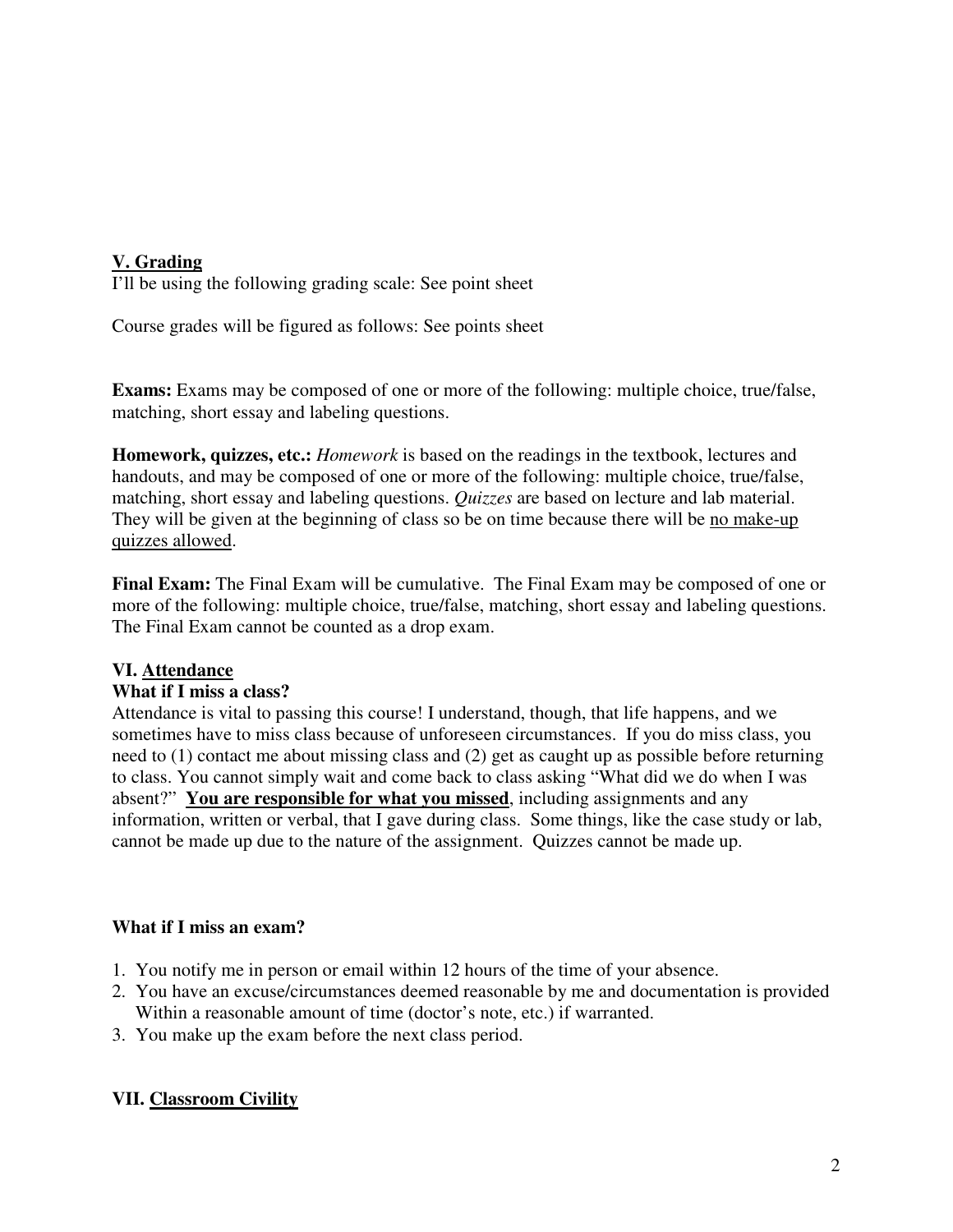Students are expected to contribute to a classroom environment that is respectful and conducive to learning. Inappropriate behavior in the classroom may result in a request to leave class and possible referral to the Dean of Students.

The nature of this subject lends itself to some potential issues, as such I ask that everyone remember we are adults in a higher educational environment and here to learn and broaden our horizons with both respect of other students and instructors and other ideologies and philosophies.

Classroom discussion is encouraged and a strategic part of the learning process of the class. Some topics are by nature controversial and potentially 'sensitive" areas of discussion. The purpose is to present these topics not to present of view point or believe but to open up the thought process in order to enhance learning, increase understanding, and instill excitement and enthusiasm on the subject. Discussion will be limited to relevant material and must be nonoffensive in nature. This subject in particular still offers a lot of room for discovery and exploration with many widely held theories still unproven or under significant scrutiny. Many of the topics are presented as a means of encouraging thought and develop a new understanding of the material and topics presented.

#### **VIII. Electronic Devices in Classes and Labs**

**Cell phones must be turned put on SILENT or VIBRATE during class.** You may be allowed to keep it on vibrate during class if you are expecting an important phone call but you must notify me **before** class begins. Electronic entertainment devices are to be turned off and headphones/ear buds removed. **Do not text during class.** Abuse of this policy may lead to a request to leave class and/or disciplinary action. Use of electronic devices during exams will be considered possible methods of cheating so do not take out or use any kind of electronic device during exams.

#### **IX.Honor Code**

**Those of you going to Vet School will operate under an honor code system most likely. Therefore I would like to introduce the principle here. Basically that means cheating in any form or fashion is not tolerated. It is up to you to be responsible and honest enough to assure that you and your fellow classmates are not cheating on any assignments or exams. Respect of fellow students, teachers, guests, time, materials, and personal items will be expected. You should all know right from wrong and be responsible enough to remain honest and courteous. If you are caught or questioned the appropriate administrative faculty members will be notified immediately.** 

#### **Counseling and Disability Services**

**Reasonable Accommodations**: New Mexico Tech is committed to protecting the rights of individuals with disabilities. Qualified individuals who require reasonable accommodations are invited to make their needs known to the Office of Counseling and Disability Services (OCDS) as soon as possible. In addition, New Mexico Tech offers mental health and substance abuse counseling through the Office of Counseling and Disability Services. The confidential services are provided free of charge by licensed professionals. To schedule an appointment, please call 835-6619.

**Academic Honesty**: New Mexico Tech's Academic Honesty Policy can be found starting on page 59 of the NMT catalog, http://www.nmt.edu/images/stories/registrar/pdfs/2013- 2014\_UNDERGRADUATE\_Catalog\_FINAL.pdf

You are responsible for knowing, understanding, and following this policy.